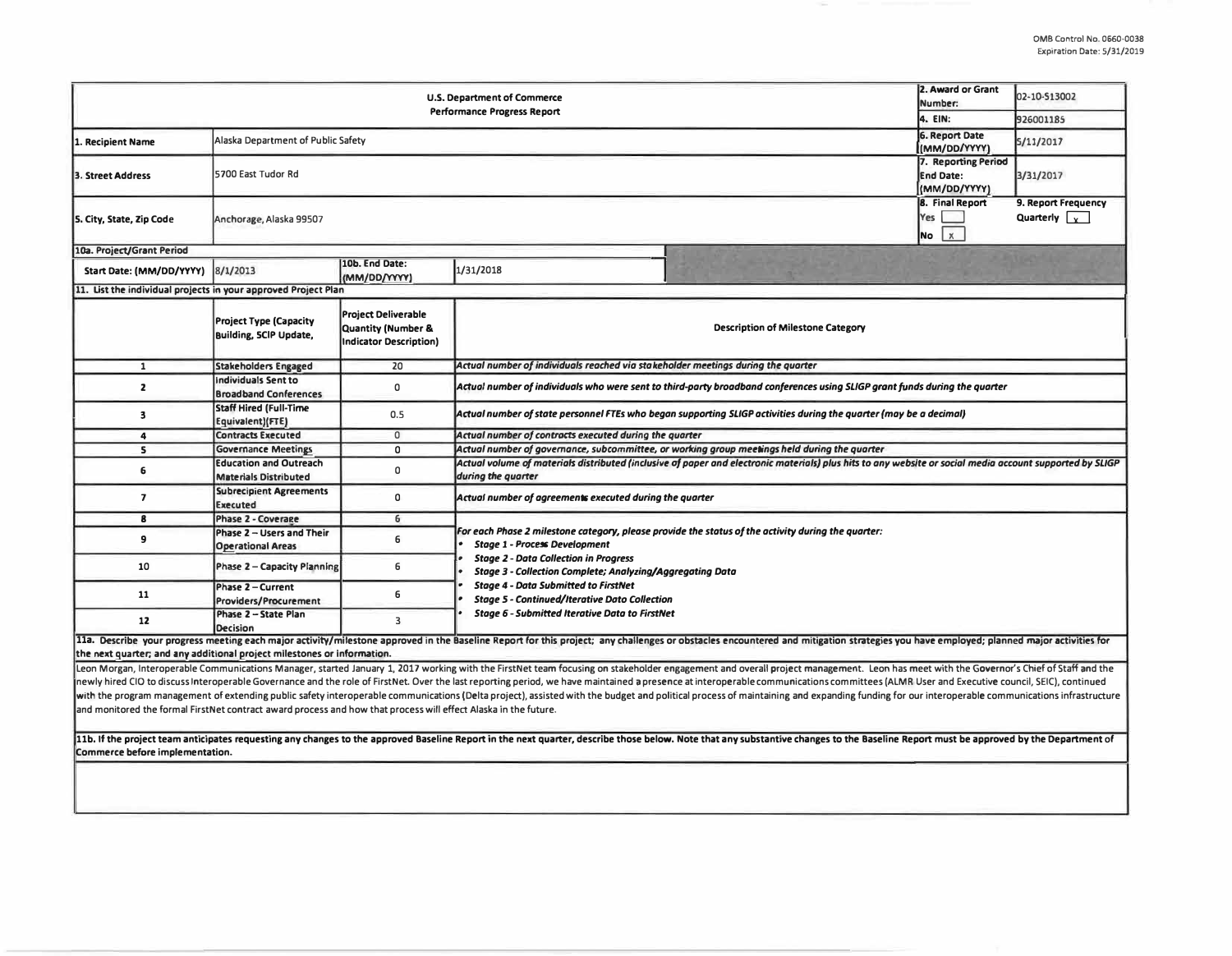11c. Provide any other information that would be useful to NTIA as it assesses this project's progress.

**lld. Describe any success stories or best practices you have identified. Please be as specific as possible.**  '

**12. Personnel** 

**12a. If the project Is not fully staffed, describe how any lack of staffing may Impact the project's time line and when the project will be fullv staffed.** 

| 12b. Staffing Table - Please include all staff that have contributed time to the project. Please do not remove individuals from this table. |                                                                    |            |                                                                                                                                                                                                                                                                                                                                                                                                                                                                                                                                                                                                                                                                                     |                      |                                      |                   |                 |                                         |                                                                   |
|---------------------------------------------------------------------------------------------------------------------------------------------|--------------------------------------------------------------------|------------|-------------------------------------------------------------------------------------------------------------------------------------------------------------------------------------------------------------------------------------------------------------------------------------------------------------------------------------------------------------------------------------------------------------------------------------------------------------------------------------------------------------------------------------------------------------------------------------------------------------------------------------------------------------------------------------|----------------------|--------------------------------------|-------------------|-----------------|-----------------------------------------|-------------------------------------------------------------------|
| Job Title                                                                                                                                   | FTE%                                                               |            | <b>Project (s) Assigned</b>                                                                                                                                                                                                                                                                                                                                                                                                                                                                                                                                                                                                                                                         |                      |                                      |                   |                 |                                         | Change                                                            |
| Interpoerable Communications<br>Manager, Department of Public<br>Safety will spend 50% on SLIGP<br><b>work</b>                              | 50                                                                 |            | The Department of Public Safety has assigned Mr. Leon Morgan will work up to 50% on the project. Leon was previously Alaska's SWIC prior to Matt<br>Leon has replaced Mr.<br>Leveque and is well versed on Interoperable Communications. Leon will provide oversight for the SLIGP grant, ensuring that all activities are completed on<br>Matt Leveque<br>time and within budget, Leon also represents DPS on the Alaska Land Mobile Radio working group. Leon started on January 1, 2017                                                                                                                                                                                          |                      |                                      |                   |                 |                                         |                                                                   |
| Deputy Director, Department<br>of Public Safety, Alaska State<br>Troopers                                                                   | 0                                                                  | activities | Alaska State Point of Contact / Grant Program Manager (Non-Federal in-kind match): The Grant Program Manager will provide oversight for the SLIGP<br>grant, ensuring that all activities are completed on time and within budget. The Grant Program Manager will be the primary point of contact for<br>Individual left position -<br>consultation with FirstNet, and will work to create the State's governance structure through a series of meetings, conferences and facilitation by<br>no replacement as of<br>professional consultants to establish governance structure for the Statewide Interoperable Governing Body (SIGB), and assist in Project Management<br>this time |                      |                                      |                   |                 |                                         |                                                                   |
| Interoperable Communications<br>Manager, Department of Public<br>Safety State Designated Point<br><b>lof</b> Contact                        | O                                                                  |            | Alaska State Point of Contact / Grant Program Manager: The Grant Program Manager will provide oversight for the SLIGP grant, ensuring that all activities<br>are completed on time and within budget. The Grant Program Manager will be the primary point of contact for consultation with FirstNet, and will work to<br>create the State's governance structure through a series of meetings, conferences and facilitation by professional consultants to establish governance<br>structure for the Statewide Interoperable Governing Body (SIGB), and assist in Project Management activities                                                                                     |                      |                                      |                   |                 |                                         | As mentioned on last<br>PPR, Matt Leveque<br>resigned on 7/8/2016 |
| Statewide 9-1-1 Coordinator                                                                                                                 | 25                                                                 |            | The Statewide 911 Coordinator will work with the Program Manager and to execute the project plan, assist in outreach and training, and assist with the<br>creation of the Governance Structure.                                                                                                                                                                                                                                                                                                                                                                                                                                                                                     |                      |                                      |                   |                 |                                         | No Change                                                         |
| 13. Subcontracts (Vendors and/or Subrecipients)                                                                                             |                                                                    |            |                                                                                                                                                                                                                                                                                                                                                                                                                                                                                                                                                                                                                                                                                     |                      |                                      |                   |                 |                                         |                                                                   |
| 13a. Subcontracts Table - Include all subcontractors. The totals from this table must equal the "Subcontracts Total" in Question 14f.       |                                                                    |            |                                                                                                                                                                                                                                                                                                                                                                                                                                                                                                                                                                                                                                                                                     |                      |                                      |                   |                 |                                         |                                                                   |
| Name                                                                                                                                        | <b>Subcontract Purpose</b>                                         |            | Type<br>(Vendor/Subrec.)                                                                                                                                                                                                                                                                                                                                                                                                                                                                                                                                                                                                                                                            | RFP/RFQ Issued (Y/N) | Contract<br><b>Executed</b><br>(Y/N) | <b>Start Date</b> | <b>End Date</b> | <b>Total Federal Funds</b><br>Allocated | <b>Total Matching Funds</b><br>Allocated                          |
| <b>TBD</b>                                                                                                                                  | Project Management: Track and manage all aspects of<br>the project |            | Vendor                                                                                                                                                                                                                                                                                                                                                                                                                                                                                                                                                                                                                                                                              | N                    | N                                    | n/a               | 1/31/2018       | \$229,500.00                            | \$0.00                                                            |
| 13b. Describe any challenges encountered with vendors and/or subrecipients.                                                                 |                                                                    |            |                                                                                                                                                                                                                                                                                                                                                                                                                                                                                                                                                                                                                                                                                     |                      |                                      |                   |                 |                                         |                                                                   |
| None                                                                                                                                        |                                                                    |            |                                                                                                                                                                                                                                                                                                                                                                                                                                                                                                                                                                                                                                                                                     |                      |                                      |                   |                 |                                         |                                                                   |

 $\langle \Phi \rangle = 0$